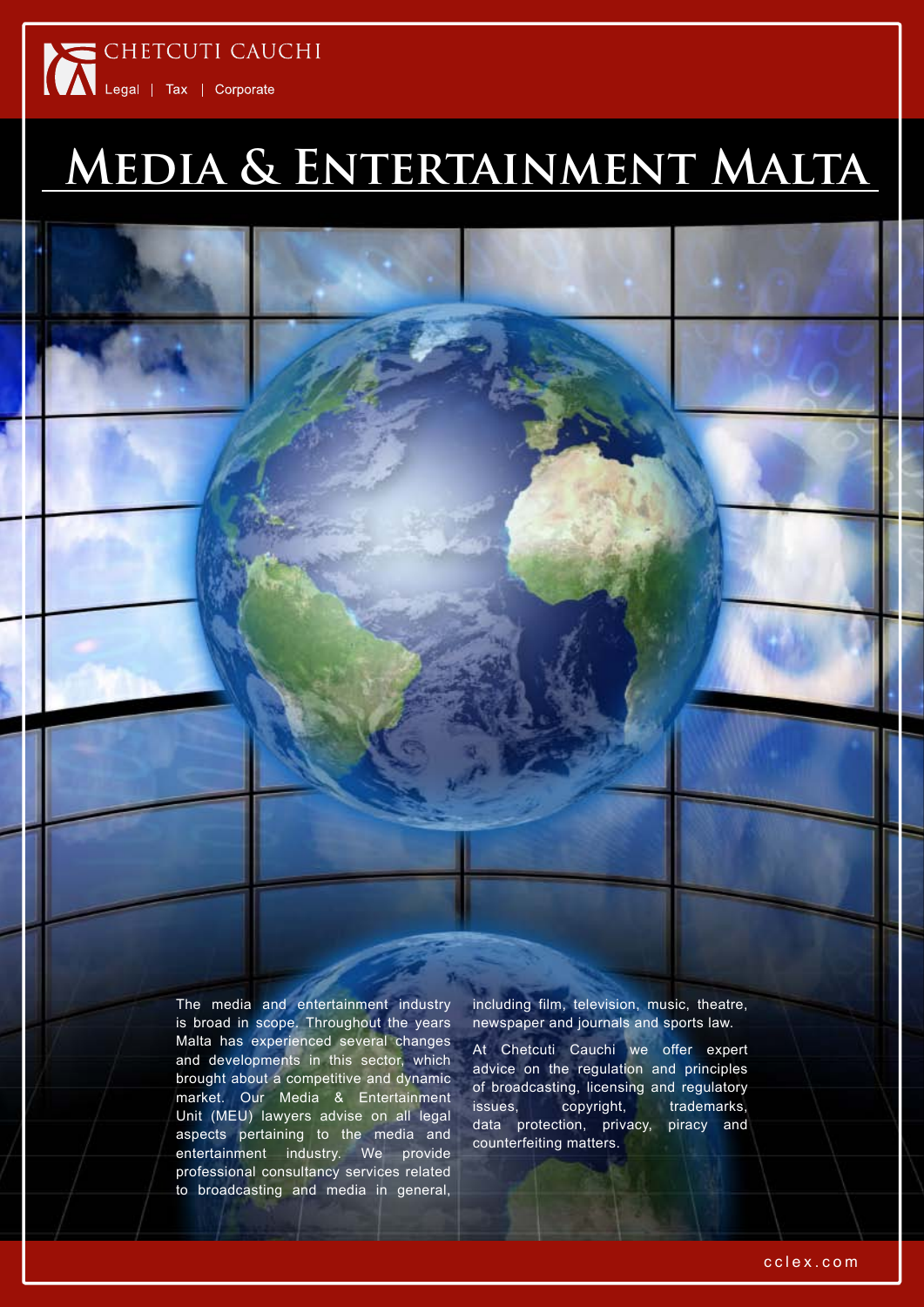

Broadcasting<br>
our firm has assisted the division as well as lot<br>
industry. Having acted<br>
number of innovative p<br>
sector of the Maltese<br>
a number of services<br>
intend to establish the<br>
including:<br>
. drafting of all reg<br>
for Our firm has assisted clients in both the local television as well as local radio broadcasting industry. Having acted as trusted advisor to a number of innovative projects in this fledgling sector of the Maltese economy, we provide a number of services to businesses which intend to establish their operations in Malta, including:

- drafting of all regulatory documentation for the purposes of obtaining relevant permissions;
- negotiations with and representation before the broadcasting and communications authorities;
- assistance with the attainment of frequency allocations;
- assistance with the sourcing of local infrastructure;
- negotiations with local service providers.

Post-licensing, our firm provides a comprehensive advisory service, facilitating compliance with licence conditions and providing insight and guidance on legal matters as they arise.

Through our network of collaborators, we also provide a range of support services, such as marketing and brand management, recruitment and IT consultancy.



#### Contract Drafting

Our MEU assists clients in all aspects of drafting, revision, negotiation and finalisation of all arrangements related to this area, including agreements related to film and television production, franchising, joint ventures, image rights protection, music content, publishing, sports and web and wap.

#### Employment

Together with our Employment Law Practice Group, our MEU lawyers advise on local employment laws and regulations with special emphasis related to filming, copyright, production and other related matters.



### Filming

Our firm offers expert commercial and legal advice to start-up and established clients in both the local and international film and television industry. The firm has represented clients ranging from small film production entities to global television and film distribution companies, on issues spanning from straight-forward copyright matters, permits and authorisations to funding, complex tax advice, corporate structuring, and film development deals. Our experience ranges from advising clients at the very start of the film production process through to representing clients in negotiations, applications and authorisations locally and internationally.

In the last few years, Malta has devised a very advantageous financial and tax package to allure such productions to take place within our shores. This, coupled with the obliging climate and the historical sites presented by the country, renders Malta an ideal venue for such productions.

#### Intellectual Property Services

Our IP Unit assists clients in the Media and Entertainment field in all aspects of intellectual property protection, including copyright protection. Services in this field include the registration of trademarks, patents and designs within the jurisdiction of Malta; protection of trademarks within the EU; trademark, design and patent searches in local databases and registers; negotiating and drafting confidentiality, development, distribution, technology transfer, licensing and joint venture agreements for both domestic and foreign entities; advising on copyright protection as well as preparing and prosecuting domestic and foreign patent applications in all technologies.



#### International Co-Productions

Since film making is such an expensive exercise, many films made outside the country of inception usually take the form of international coproductions. This is facilitated though agreements between countries which would usually qualify as a national production in each of the partner nations and would have access to benefits that are available to the local film and television industry in each country. Benefits may include government financial assistance, tax concessions and holidays and inclusion in domestic television broadcast quotas.

Currently Malta has a co-production treaty with Canada and has ratified the European Convention on Cinematographic Co-Production. The Convention has opened new opportunities for Malta which, in addition to the bilateral convention with Canada, now has in effect bilateral co-production treaties with thirty-four other states party to the Convention.

 Our MEU assists clients in the drafting, revision, negotiation and finalisation of any co-production agreements they may require. For a film to qualify, one needs to understand all aspects of the treaty and convention listed above. Our lawyers guide potential and existing clients in all aspects involved in the structuring of the most appropriate co-production arrangements.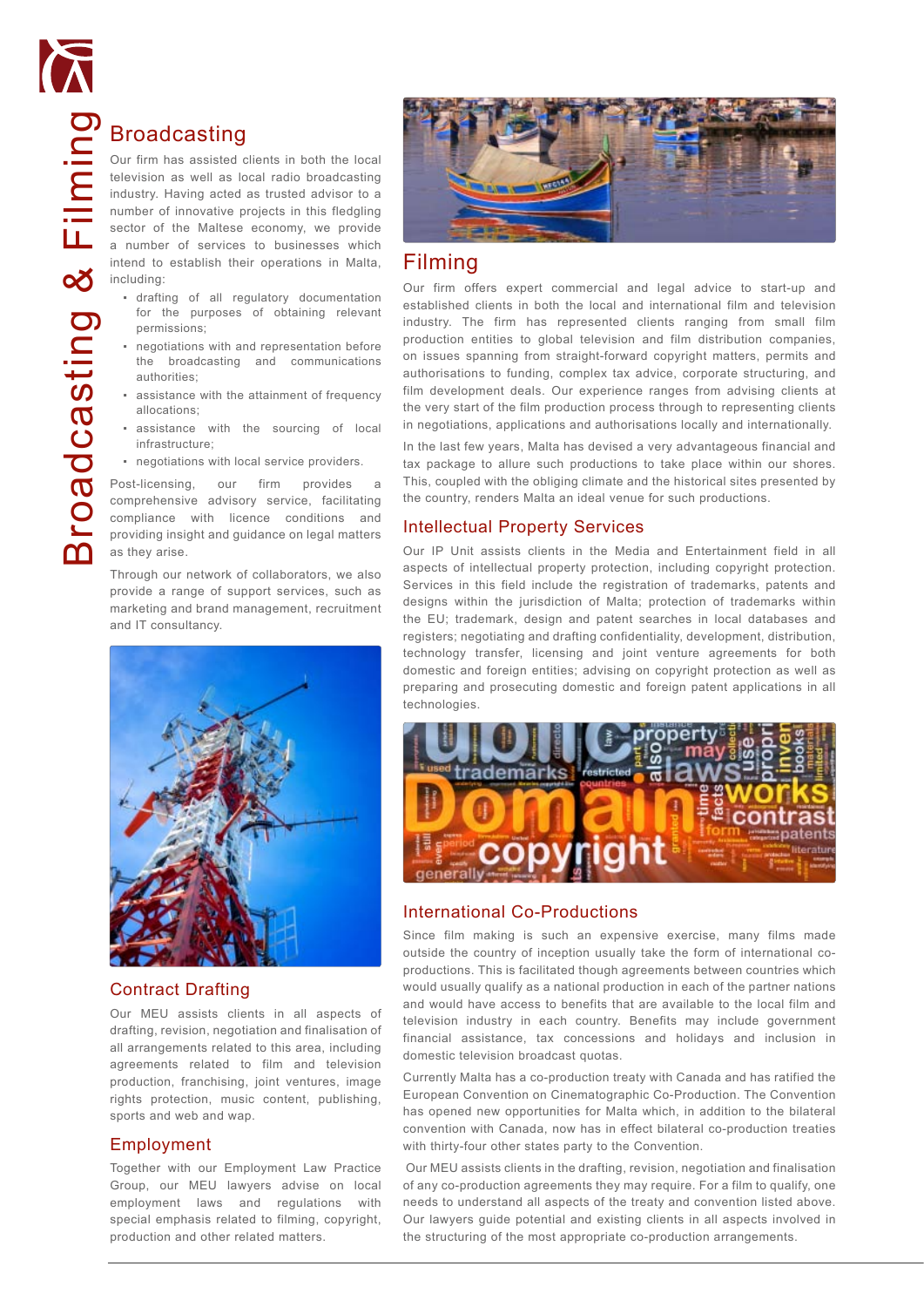Aimed at retaining its reputation as an idyllic base for production, Malta offers several fiscal and financial incentives for audio visual productions shot in Malta.

#### Cash Rebate Financial Incentive

Production companies producing feature films, television productions, mini-series, animations or documentaries in Malta may be entitled to a rebate of up to 22% of the eligible expenditure even if the productions are not distributed from Malta. The rebate is granted upon completion of filming and may amount to a maximum of 80% of the production budget.

The incentive is calculated on the basis of the expenditure which is incurred in Malta by the qualifying company and which is directly related to the production in question. Such expenditure includes local labour costs, location fees, daily subsistence allowances paid to foreign crew working in Malta, transport, rental of equipment or props, leasing of stages, hotel accommodation or real estate letting, communication costs, air travel, shipping expenses, catering expenses and other professional services.

Additional expenses may qualify for the incentive subject to approval by the Malta Film Commission. Invoices of the expenses must be submitted net of VAT. The standard rate of VAT in Malta is 18% and the VAT paid may be claimed back upon an application being filed with the Maltese tax authorities.

#### Investment Aid Tax Credit

A company which qualifies under the scheme may be awarded a tax credit in respect of expenditure incurred in acquiring or developing tangible and intangible assets in relation to an initial investment project. Such assets must be used exclusively in Malta and remain in the company for at least five years, or three in the case of an SME.

Companies or partnerships, established in Malta or otherwise, that provide facilities for the production of films or that produce feature films, television programmes, commercials and documentaries in Malta are eligible for the tax credit of a maximum of 50% of the investment costs or the wage costs of jobs directly created by the project and maintained for 5 years. The percentage of the credit may vary depending on the size of the enterprise.

#### Co-production

As Malta is a signatory of the European Convention on Cinematographic Co-production, Maltese production companies may qualify for co-production status if the production involves at least three co-producers established in three different states that are signatories to the Convention. The participation of one or more co-producers not established in such states is possible, provided that their total contribution does not exceed 30% of the total cost of the production.

In acquiring the status of co-producers, production companies are eligible for the benefits granted to national films in all the 35 states party to the convention.

#### Malta Film Fund

The Malta Film Fund is allocated to the development and production of short Maltese features and documentaries. EU citizens in their individual capacity or independent EU audiovisual production companies may be eligible for grants by the Malta Film Fund. Qualifying projects receive funding after ranking by merit following an evaluation procedure.

#### Digital Media

Our specialised lawyers come from several disciplines of this complex and progressive field. The speed at which technology and legislation change means that our advisors are constantly re-assessing the legal implications and commercial realities on which today's copyright-related industries stand.

Our lawyers provide advice relating to all forms of electronic media, whether it is an advisory, regulatory or contractual matter, including:

- digital distribution of film, images, television programmes;
- sound recordings and music downloads and streaming;
- podcasting;
- mobile phone applications including ringtones, realtones, ringback tones and other audio and audio visual mobile telephony products and services;
- content delivery (broadcast, net, wap, cable and satellite);
- digital rights management systems;
- domain name issues and conflicts;
- · related litigation or out-of-court settlements;
- copyright issues;
- e-money systems and institutions (whether licensable or not;
- e-commerce and website development issues.



#### Sports

The relevance of sports law has grown exponentially in the last years, obviously due to the commercial importance attributed to this field. Our firm advises all aspects related to reputation management, protection of privacy, taking up of residence and dispute resolution (mostly ADR), image rights, sponsorship rights, broadcasting issues and associated contract work.